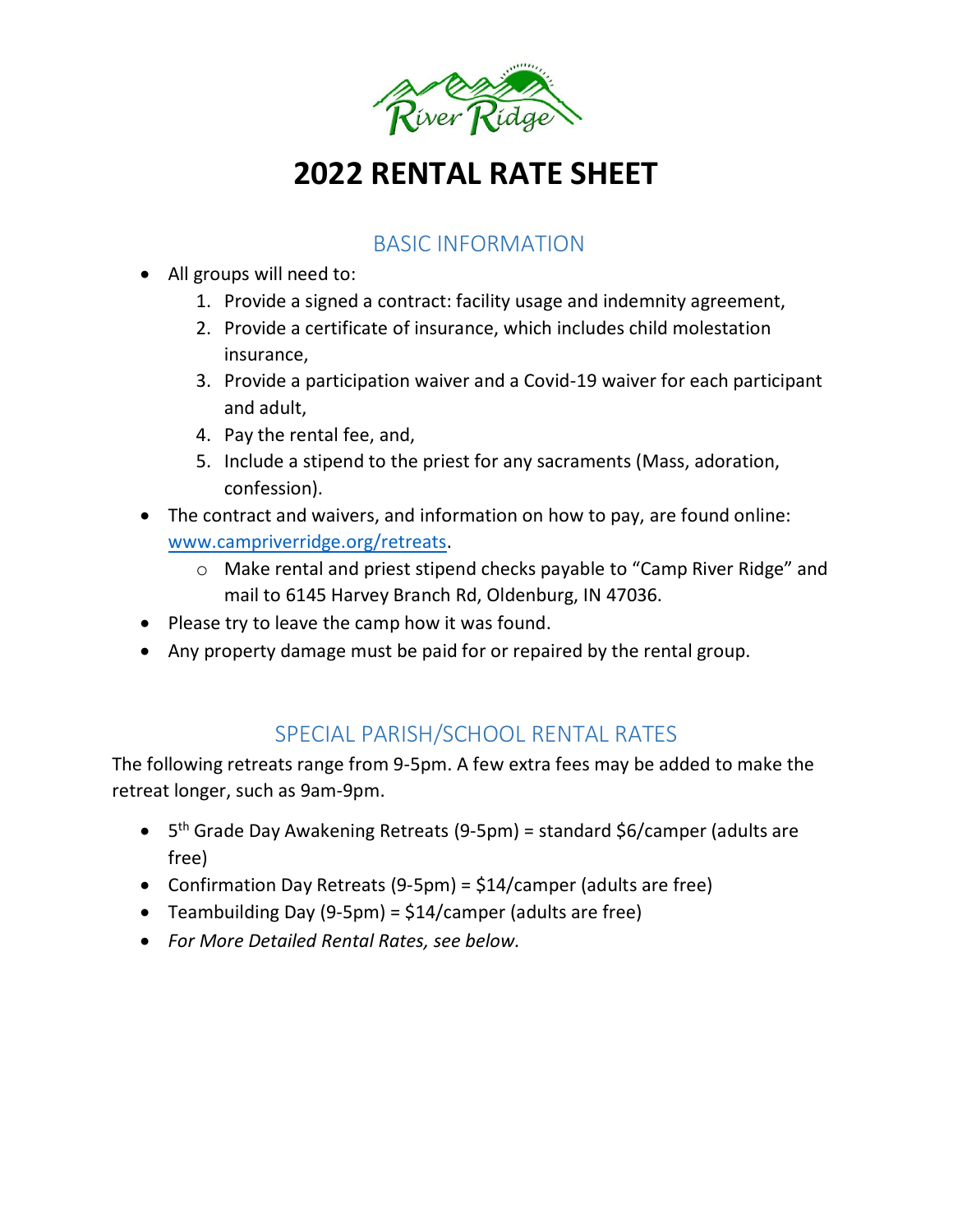### UPPER CAMP RENTAL:

**CAPACITY: Each of the four platform tents can sleep 18 youth MAX, for a total of 72, as of June 1, 2022. Changes may be made as the platform tents are improved.** The distribution of high school vs middle school campers is up to the renter, respecting the max capacity per platform tent and safe environment norms.

**INCLUDED:** The general campgrounds, the dining room, bathhouse, kitchen, chapel, gym, fields, campfire, all four platform tents, lake and all lake boats and rafts, two forts, obstacle course, hammock circle, and the trading post. It includes heating and cooling of the dining room, kitchen, bathhouse, and chapel. Camp firewood is available at a reasonable amount at no extra cost.

*NOT INCLUDED:* The camp director's office, the three closets in the dining room, the lake shed, the utility closet in the bathhouse, the septic field area. Meals are not included.

**NOTE**: The bathhouse, infirmary, gym, stairwell, dining room, kitchen, and camp director's office, **MAY NOT** be used for sleeping quarters, except for a serious tornado warning, sickness, or other significant reasons with permission from the Camp Director.

**NO FEES** for accompanying young adult staff and chaperones.

The minimum rental fees apply if the minimum # of campers are not reached.

| <b>Time</b> | <b>School Year Fee (minimum</b><br>required payment based on | Summer Fee (June-July; minimum<br>required payment based on 30 |  |
|-------------|--------------------------------------------------------------|----------------------------------------------------------------|--|
|             | 20 campers)                                                  | campers)                                                       |  |
| 9am - 5pm   | \$14/camper; \$280 minimum                                   | \$15/camper; \$450 minimum                                     |  |
| 9am-9pm     | \$17/camper; \$360 minimum                                   | \$18/camper; \$540 minimum                                     |  |
| 1 Night     | \$20/camper; \$400 minimum                                   | \$22/camper; \$660 minimum                                     |  |
| 2 Nights    | \$25/camper; \$500 minimum                                   | \$44/camper; \$1,320 minimum                                   |  |
| 3 Nights    | \$30/camper; \$600 minimum                                   | \$66/camper; \$1,980 minimum                                   |  |
| 4 Nights    | \$35/camper; \$700 minimum                                   | \$88/camper; \$2,640 minimum                                   |  |
| 5 Nights    | \$40/camper; \$800 minimum                                   | \$110/camper; \$3,300 minimum                                  |  |
| 6 nights    | \$45/camper; \$900 minimum                                   | \$132/camper; \$3,960 minimum                                  |  |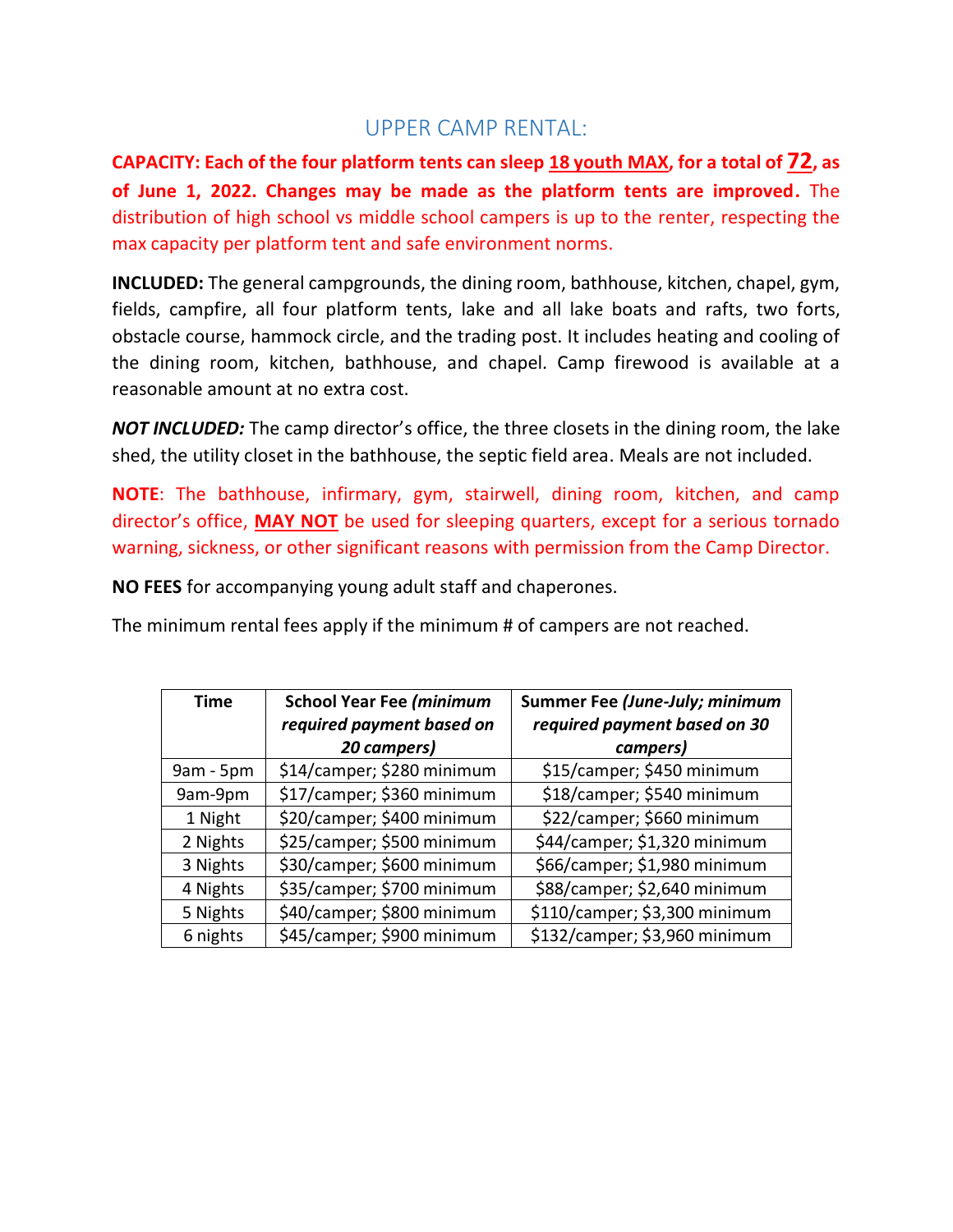# ST JOSEPH'S LODGE & LOWER CAMP RENTAL:

#### **MAXIMUM CAPACITY: 27.**

- **6 beds:** The "missionary room" room w/3 bunk beds.
- **18 beds:** The "dormitory" open room w/4 single beds, 4 triple bunk beds, and 1 normal bunk bed.
- **3 sofas:** The living room has 3 sofas that may be used as overflow by minors.

**INCLUDED:** The third-floor bedroom and bathroom, the second-floor room with the 6 beds, dining room and kitchen, bathrooms, showers, washer and dryer, the chapel, main living room, fields around the lodge, and Marian grotto. It includes heating and cooling. You may use our firewood. There is no Wi-Fi.

**NOT INCLUDED:** The staff room with the single bunk bed; the garage shed.

**NO FEES:** for accompanying young adult staff and chaperones.

#### **NOTE:**

- The minimum rental fees apply if the minimum # of campers are not reached.
- There is a road behind the Marian grotto that connects with the top camp.
- The rules for St Joseph Lodge must be read to all campers and leaders at the beginning of any event.

| <b>Time</b>         | Aug-May Fee (minimum fee   | June-July 2021                   |
|---------------------|----------------------------|----------------------------------|
|                     | based on 12 campers)       |                                  |
| $9am - 5pm$         | \$11/person; \$132 minimum | The lodge is a "common use"      |
| $9am - 9pm$         | \$12/person; \$144 minimum | facility for the summer of 2021. |
| One Night           | \$14/person; \$168 minimum |                                  |
| <b>Two Nights</b>   | \$20/person; \$240 minimum | No fee for any chaperones and    |
| <b>Three Nights</b> | \$25/person; \$300 minimum | young adults.                    |
| <b>Four Nights</b>  | \$30/person; \$360 minimum | Minors are not allowed           |
| <b>Five Nights</b>  | \$35/person; \$420 minimum | overnight.                       |
| <b>Six Nights</b>   | \$40/person; \$480 minimum |                                  |